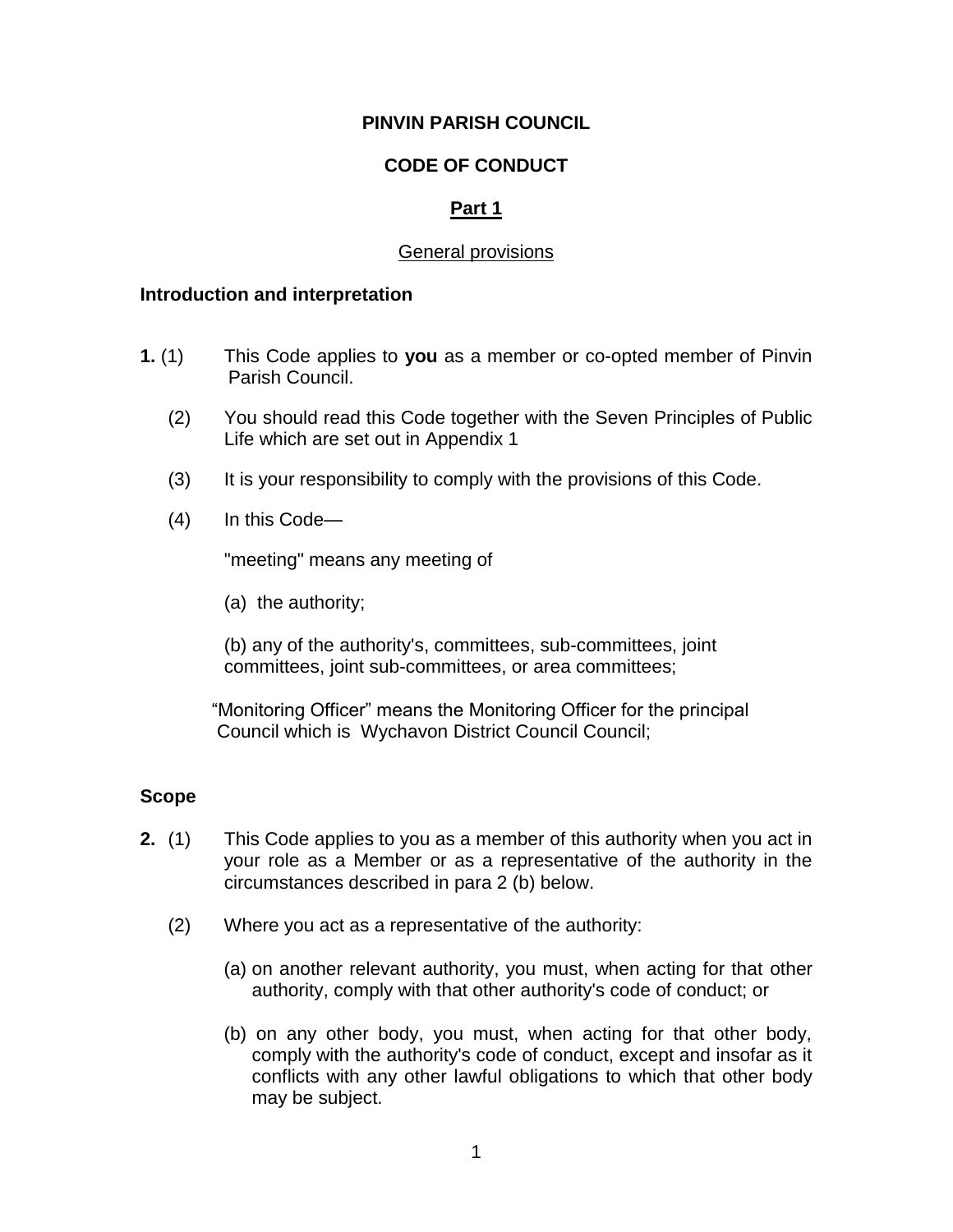## **General obligations**

- **3.** (1) You must treat others with respect.
	- (2) You must not:
		- (a) do anything which may cause your authority to breach any of the equality enactments;
		- (b) bully any person;
		- (c) intimidate or attempt to intimidate any person who is or is likely to be:
			- (i) a complainant,
			- (ii) a witness, or
			- (iii) involved in the administration of any investigation or proceedings,

in relation to an allegation that a member (including yourself) has failed to comply with the authority's Code of Conduct;

(d) do anything which compromises or is likely to compromise the impartiality of those who work for, or on behalf of, the authority.

#### **4.** You must not:

- (a) disclose information given to you in confidence by anyone, or information acquired by you which you believe, or ought reasonably to be aware, is of a confidential nature, except where:
	- (i) you have the consent of a person authorised to give it;
	- (ii) you are required by law to do so;
	- (iii) the disclosure is made to a third party for the purpose of obtaining professional advice provided that the third party agrees not to disclose the information to any other person; or
	- (iv) the disclosure is:

(aa) reasonable and in the public interest; and

(bb) made in good faith and in compliance with the reasonable requirements of the authority; or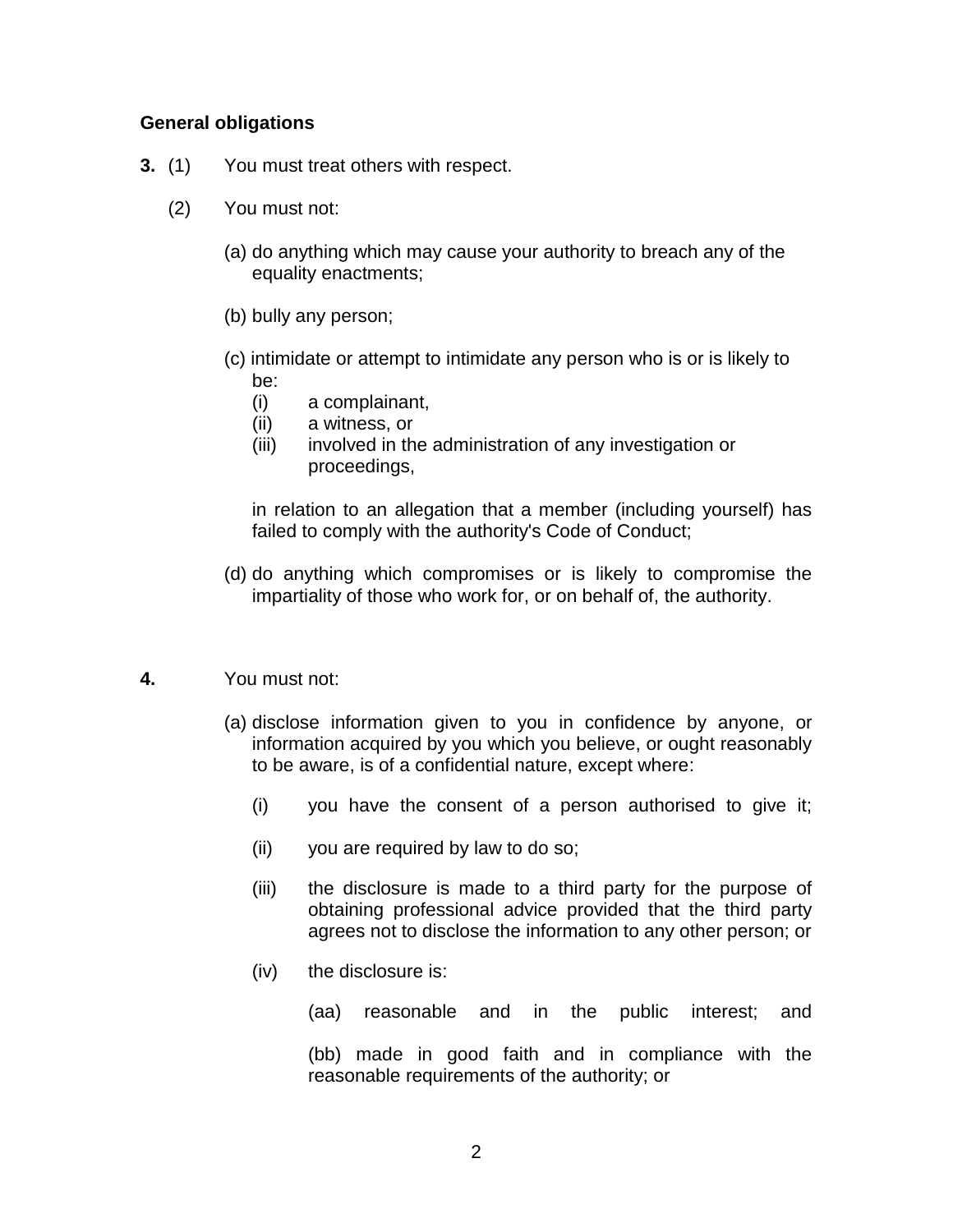- (b) prevent another person from gaining access to information to which that person is entitled by law.
- **5.** You must not conduct yourself in a manner which could reasonably be regarded as bringing your office or authority into disrepute.
- **6.** You:
	- (a) must not use or attempt to use your position as a member improperly to confer on or secure for yourself or any other person, an advantage or disadvantage; and
	- (b) must, when using or authorising the use by others of the resources of, or under the control of, the authority:
		- (i) act in accordance with the authority's reasonable requirements;
		- (ii) ensure that such resources are not used improperly for political purposes (including party political purposes); and
	- (c) must have regard to any applicable Local Authority Code of Publicity.
- **7.** You must:

.

- (a) when reaching decisions on any matter have regard to any relevant advice provided to you by the Clerk; and
- (b) give reasons for all decisions in accordance with any statutory requirements and any reasonable additional requirements imposed by the authority
- **8**. You must not place yourself under any financial or other obligation to outside individuals or organisations that might seek to influence you in the performance of your official duties.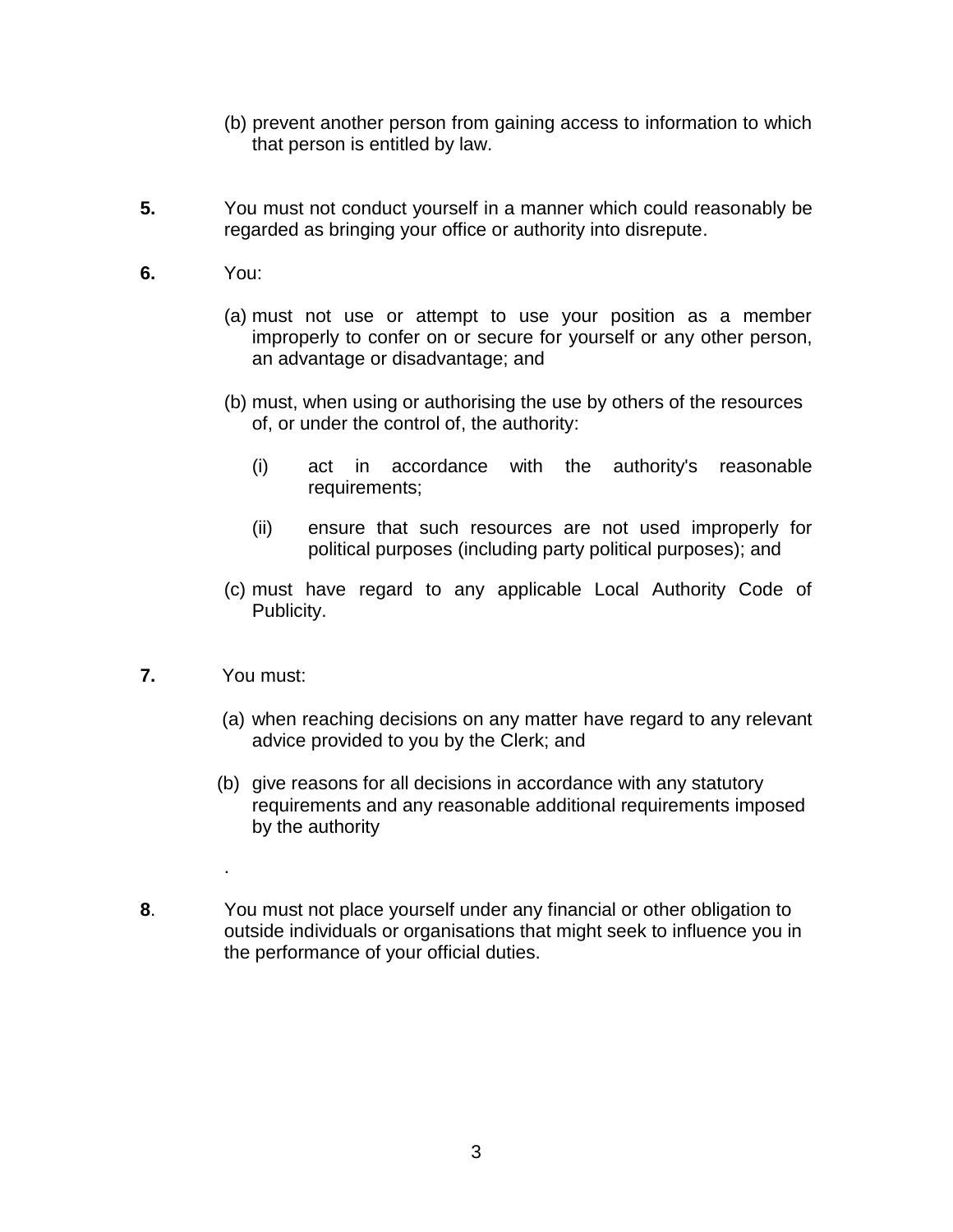# **Part 2**

## Interests

# **Disclosable Pecuniary Interests ("DPI")**

**9.** (1) You will have a Disclosable Pecuniary Interest ("DPI") under this Code if:-

> (a) such interest meets the definition prescribed by Regulations as amended from time to time and set out in Appendix 2 to this Code; and

(b) it is either an interest of yourself; or it is an interest of :-

(i) your spouse or civil partner; or

- (ii) a person with whom you are living as husband and wife: or
- (iii) a person with whom you are living as if you were civil partners;

And you are aware that the other person has the interest.

# **Registration of DPIs**

- **10.** (1) You must within 28 days of becoming a member of the authority or being re-elected notify the Monitoring Officer in writing of any DPI which you hold at the time notification is given
	- (2) You must within 28 days of becoming aware of any new DPI, or changes to existing DPIs notify the Monitoring Officer in writing.

# **Other Disclosable Interests**

- **11.**(1) You will have a Disclosable Interest in any matter if you are aware that you or a member of your family or person or organisation with whom you are associated have a:
	- a pecuniary interest in the matter under discussion which is not de minimus; or
	- b a close connection with the matter under discussion.
	- (2) If you are a member of another local authority, or public body, or you have been appointed as the Council's representative on an outside body, you do not have a Disclosable Interest unless a member of the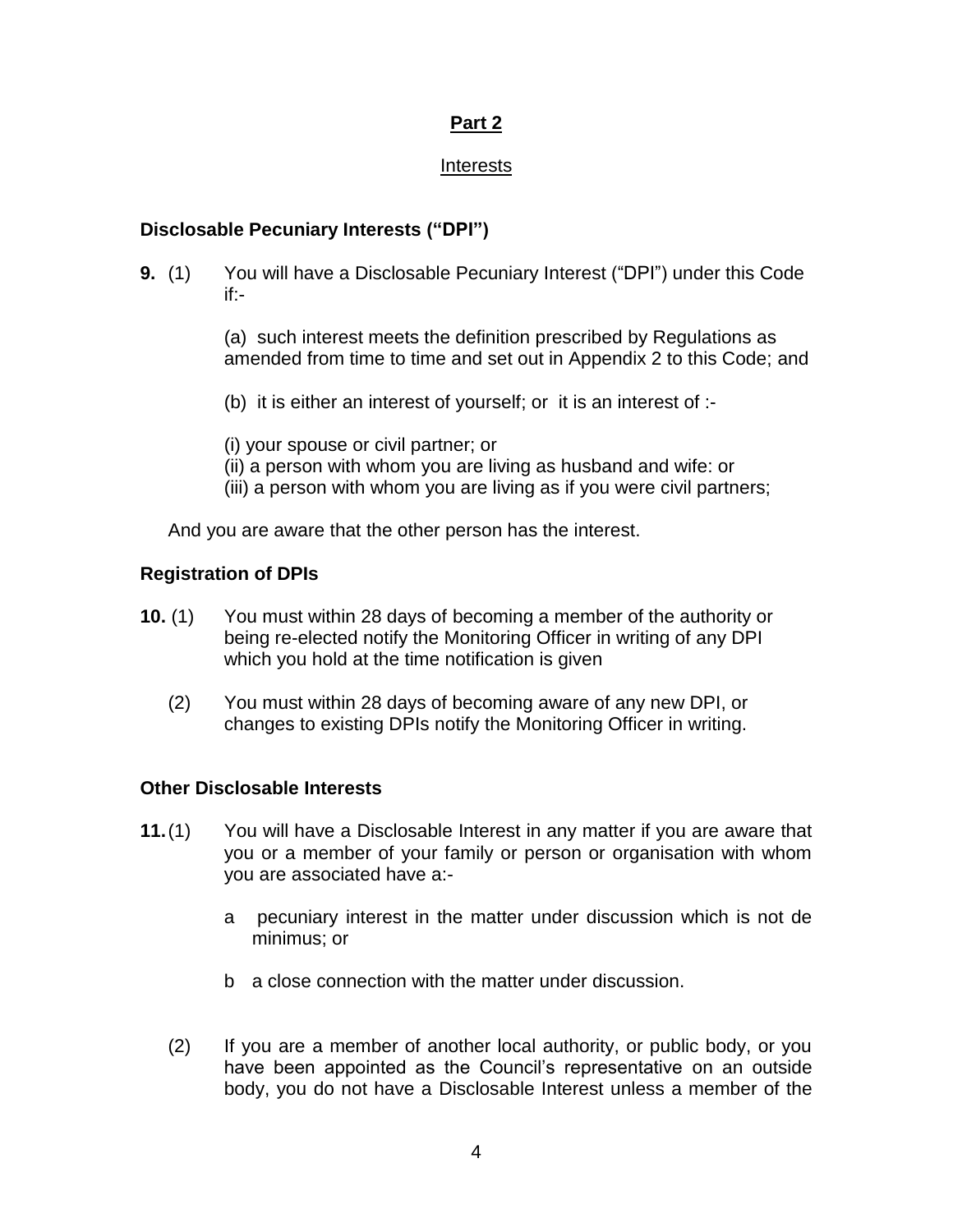public knowing the circumstances would reasonably regard membership of the body concerned as being likely to prejudice your judgment of what is in the public interest.

## **Disclosure of Interests**

**12**.(1) DPIs: formal meetings

If you are present at a meeting of the Council and you have a DPI then you must:

- a Disclose the nature and existence of the interest; and
- b Leave the meeting (including the meeting room and public gallery) and take no part in the discussion ; and
- c If the interest has not already been recorded notify the Monitoring Officer of the interest within 28 days beginning with the date of the meeting.
- (2) DPIs: informal meetings

If you have a DPI you must not participate in informal meetings or briefings and site visits and must disclose the DPI in any correspondence with the Council.

(3) Single Member Decisions

If when participating in single member decision making you have a DPI affecting the matter being decided then you may take no steps other than asking for the matter to be decided in some other manner.

(4) Other Disclosable Interests

If you are present at a meeting of the Council and you have an Other Disclosable Interest then you must:

- a Disclose the nature and existence of the interest; and
- b If the interest;
	- i affects your pecuniary interests or relates to the determination of a planning or regulatory matter; and